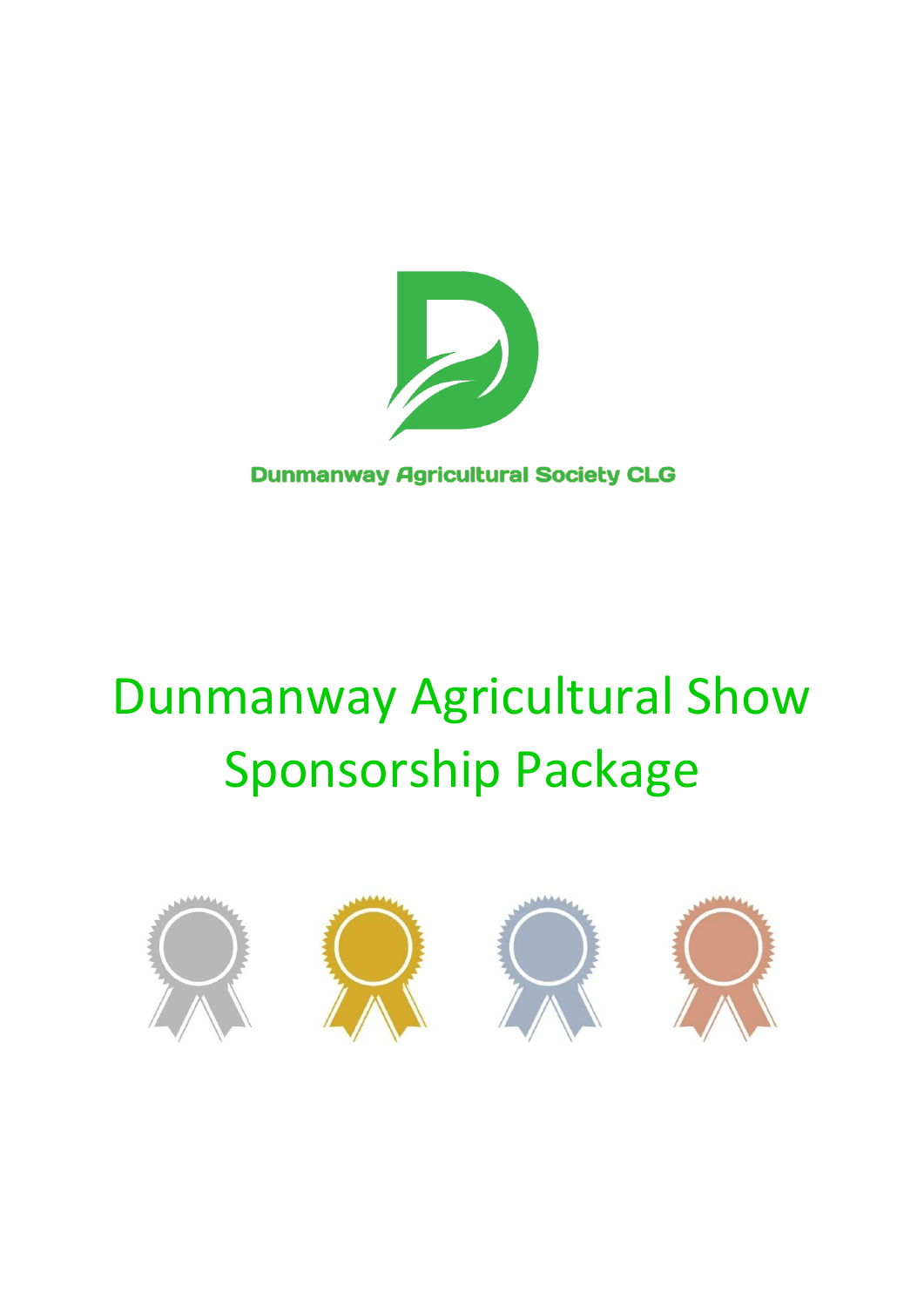### About Our Show

Attracting more than 3,000 visitors annually, Dunmanway Agricultural Show traditionally takes place on the first Sunday in July each year at Dromleena Lawn (Racecourse), Dunmanway. Dunmanway Show is renowned as one of the highlights on the showing circuit each Summer. Walking around the showgrounds is like looking at a slice of country life. Our agricultural shows are key events in rural communities and offer a shop window for local producers and businesses to interact with their customers. From pedigree animals to home baking; everything is on display.

#### **Highlights**

Apart from the hotly contested classes for horses, ponies, cattle, sheep, poultry, domestic arts, horticulture and dogs, we have a wide variety of activities to keep our spectators entertained. There is always a wide range of sideshows; including Macra na Feirme competitions, Live music and dance floor, FREE children's entertainment, most appropriately dressed competitions, bonny baby competition and much more.

#### Sponsorship

To enable us to continue a long-standing tradition, which has been part of the local community for more than 75 years, and to continue to grow and develop for future generations to enjoy, we would like to work together with our sponsors to ensure a mutually beneficial relationship. We have all endured uncertainty over the last years, and we need to work together to rebuild the economy of rural Ireland. We have put together sponsorship opportunities to suit all budgets.

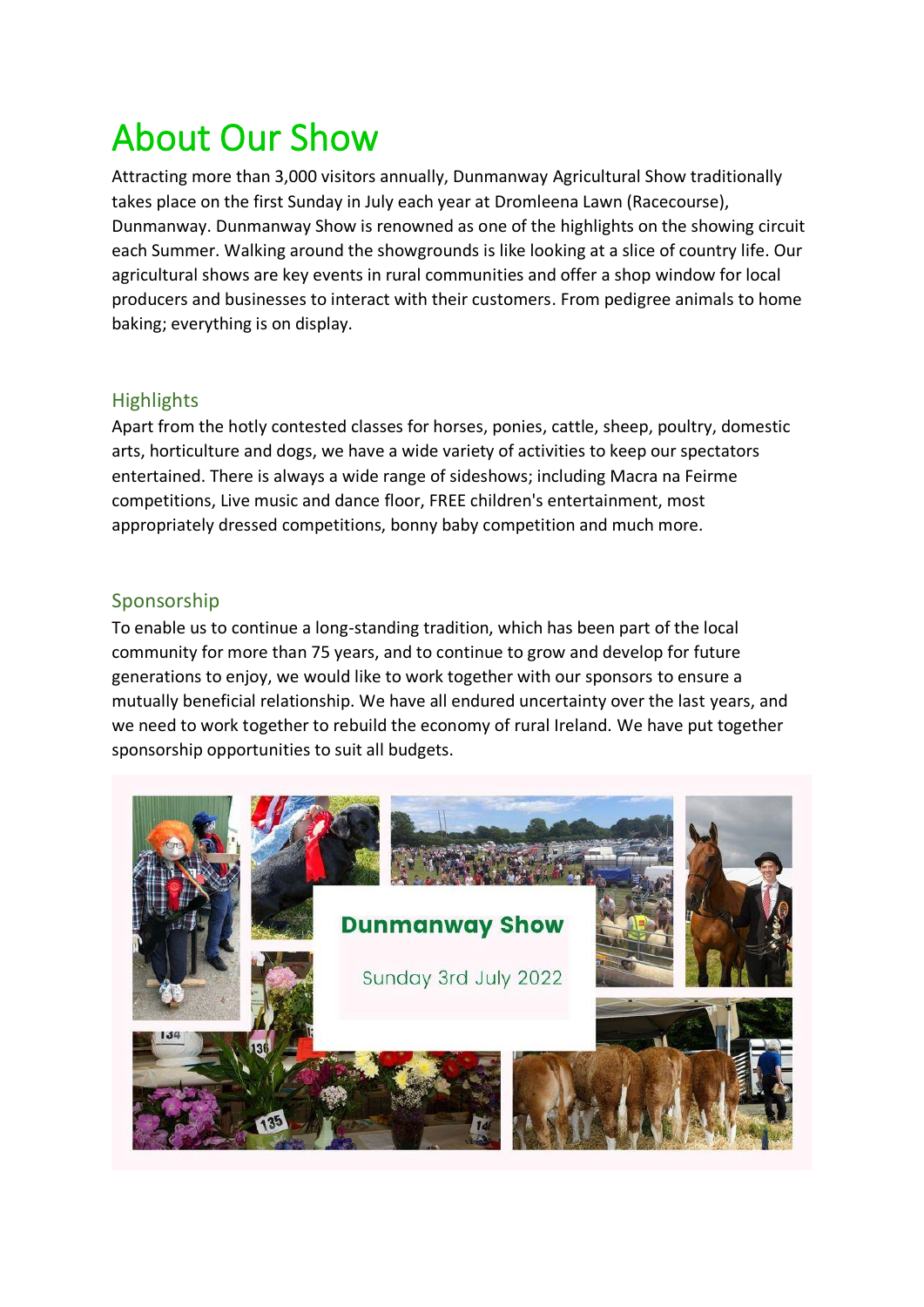

## Platinum Sponsor Package €1,000 plus



Promotion & Advertising

- Logo displayed on the Partners section of our website home page
- Full page A5 advertisement in show day catalogue
- One banner display on show field (provided by sponsor)
- Optional complimentary trade stand space on show day
- Named sponsor of a championship or section of show programme
- Opportunity to present prizes and have photos taken with winners on show day
- Option to have marketing materials distributed to attendees at show launch
- Option to have company name printed on rosettes and sashes
- Logo and website link included on sponsors page on our website
- Up to ten social media mentions on Facebook and/or Instagram



- Two complimentary show day passes
- Two complimentary lunches on show day
- Two complimentary tea/coffee vouchers on show day
- Invitation to show launch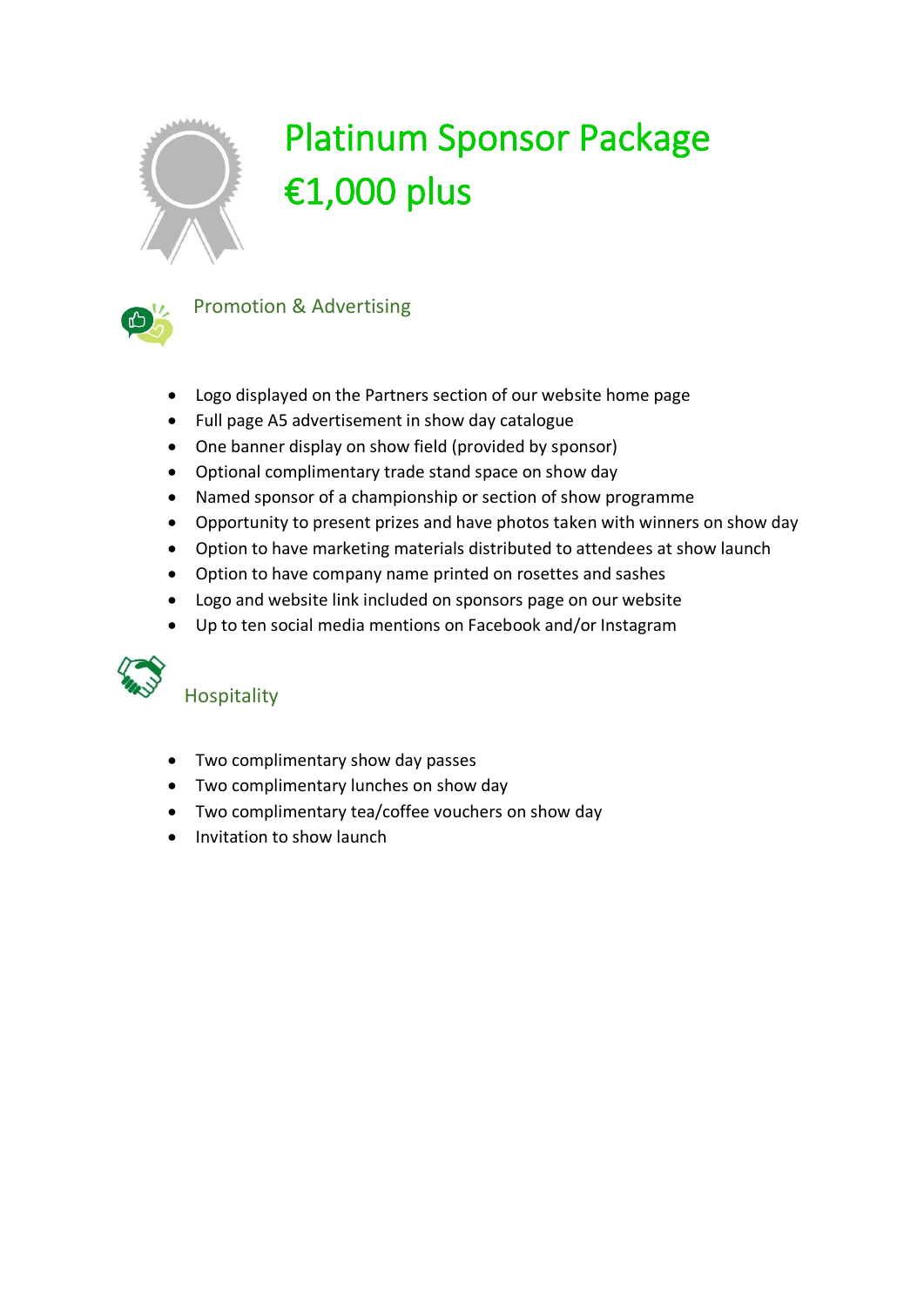

### Gold Sponsor Package €500 plus



#### Promotion & Advertising

- Half A5 page advertisement in show day catalogue
- Named sponsor of a class or classes at show
- Opportunity to present prizes and have photos taken with winners on show day
- Option to have company name printed on rosettes and sashes
- Logo and website link included on sponsors page on our website
- A minimum of five social media mentions on Facebook and/or Instagram



- Two complimentary show day passes
- Two complimentary lunches on show day
- Invitation to show launch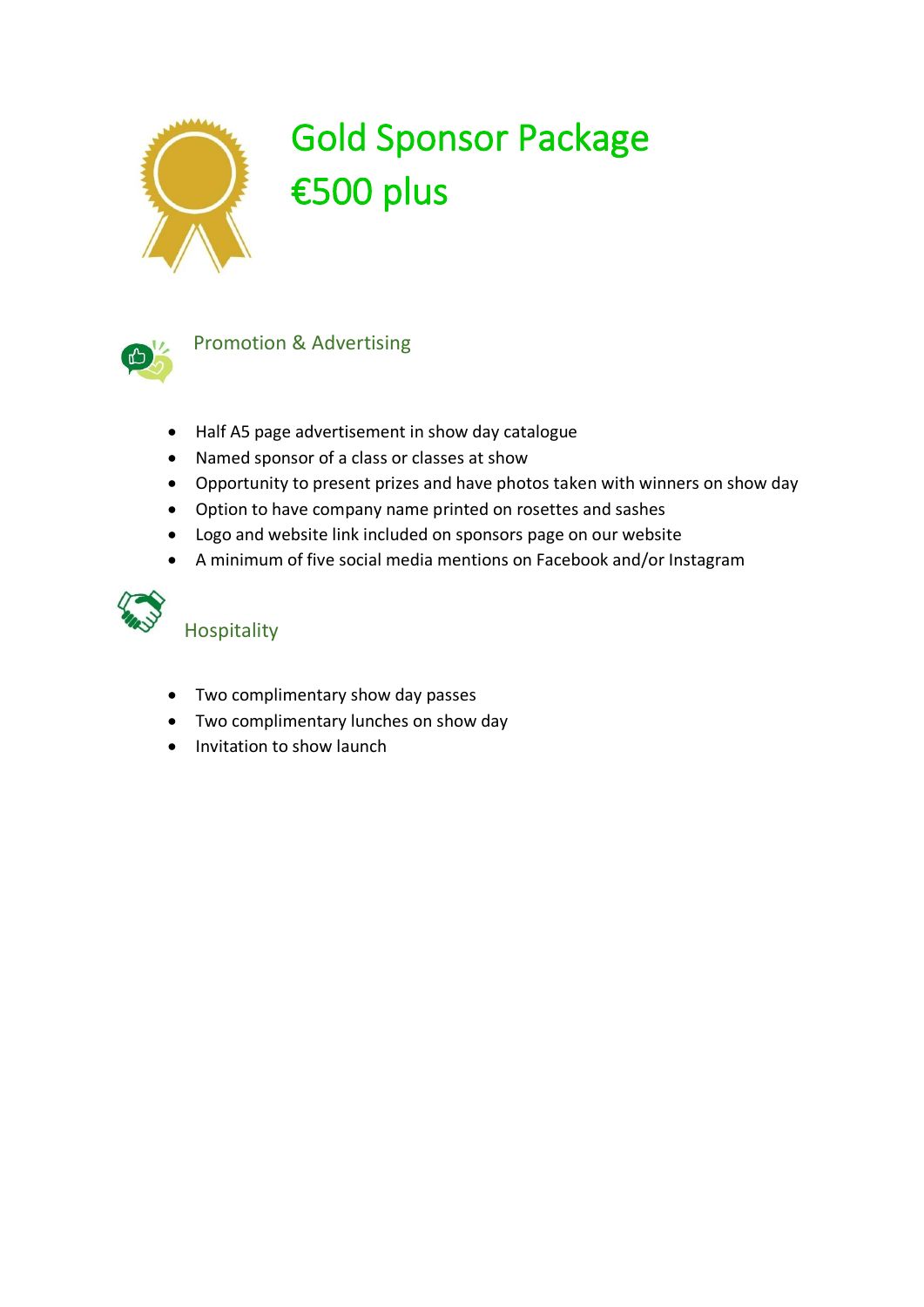

## Silver Sponsor Package €250 plus



#### Promotion & Advertising

- Half A5 page advertisement in show day catalogue
- Named sponsor of a class or classes at show
- Opportunity to present prizes and have photos taken with winners on show day
- Logo and website link included on sponsors page on our website
- A minimum of three social media mentions on Facebook and/or Instagram



- Two complimentary show day passes
- Two complimentary lunches on show day
- Invitation to show launch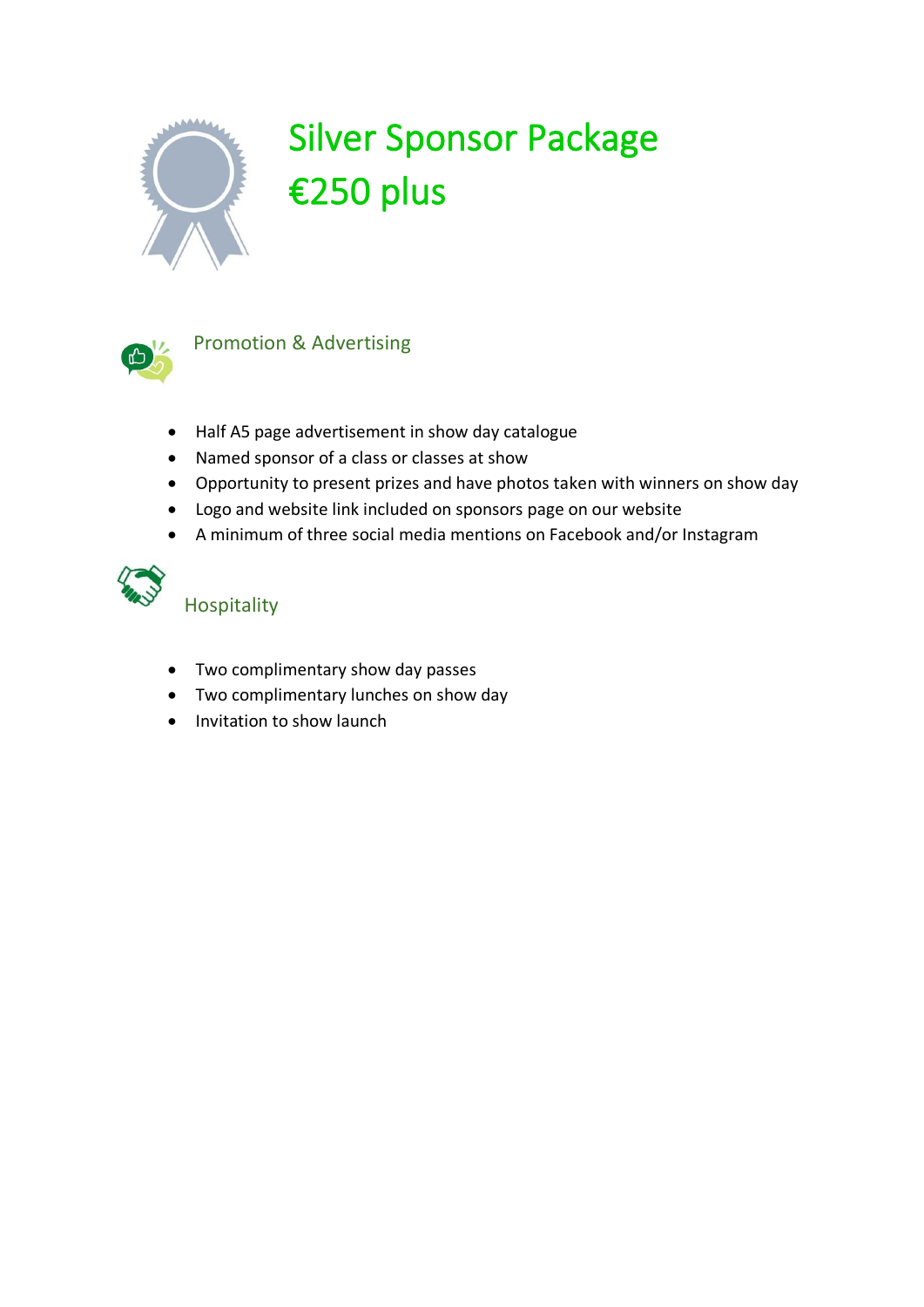

## Bronze Sponsor Package €100 plus



#### Promotion & Advertising

- Business listing in show day catalogue
- Shared sponsor of a class or classes at show
- Opportunity to present prizes and have photos taken with winners on show day
- Logo and website link included on sponsors page on our website
- Two page shares on Facebook and/or Instagram



- One complimentary show day pass
- One complimentary tea/coffee voucher on show day